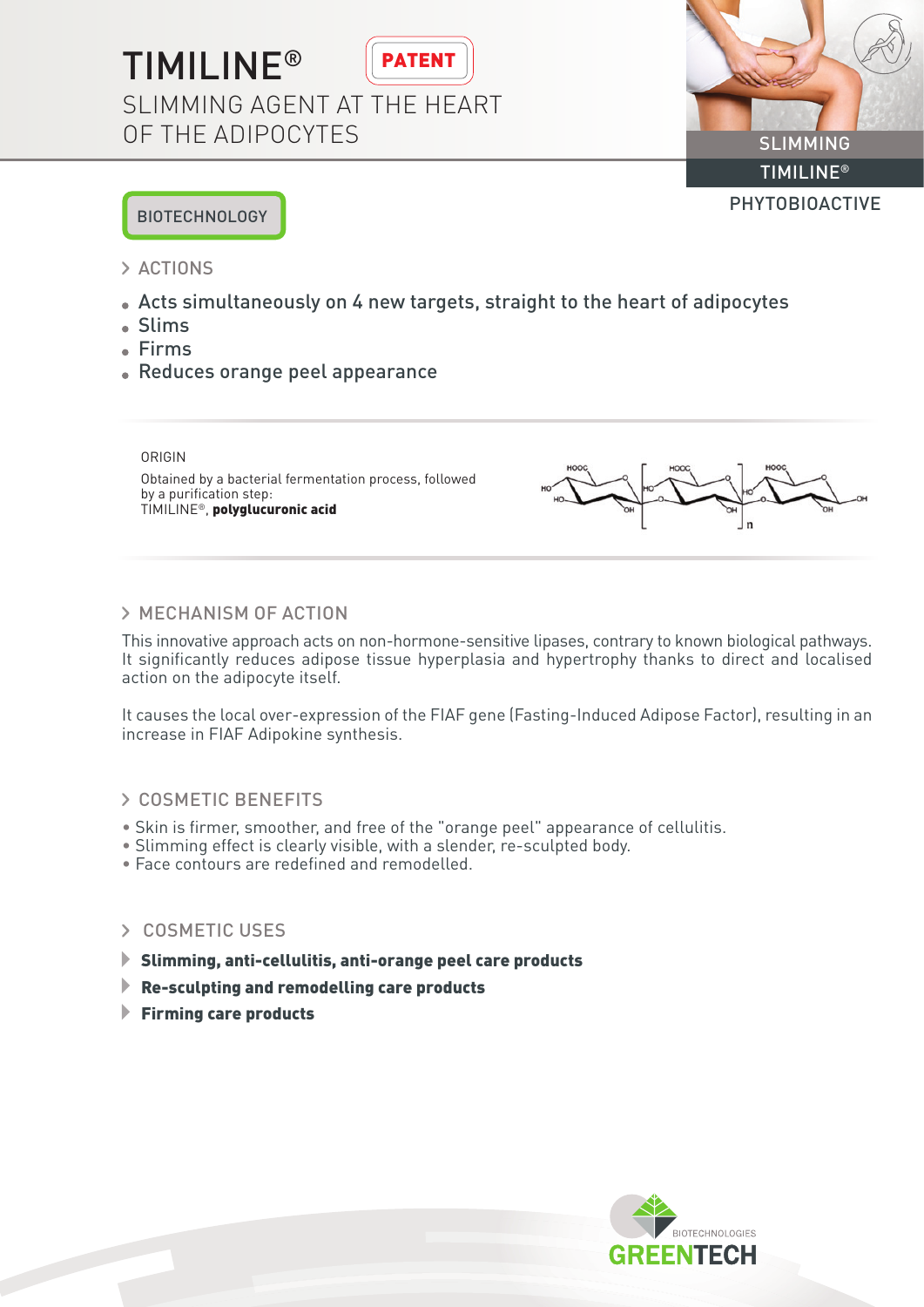#### TIMILINE®

# > SCIENTIFIC PROCESS

# • CELLULITIS

Cellulitis corresponds to fat storage in subcutaneous tissues, caused by an imbalance between lipogenesis and lipolysis. This storage starts as soon as fatty acids enter the adipocyte.

Dietary triglycerides are broken down to fatty acids and transferred to adipocytes thanks to the action of LPL (LipoProtein Lipase), where they activate the lipogenesis process.

During lipolysis, the triglycerides are broken down to fatty acids, carried outside the adipocyte and used as an energy source.

To date, known biological pathways acted on a Hormone-Sensitive Lipase (HSL), with limited results.





ATGL: Adipose TriGlyceride Lipase FIAF: Fasting-Induced Adipose Factor

# • TIMILINE®

This innovative active substance acts on non-hormonesensitive lipases. Indeed, the activities of LPL and ATGL (Adipose TriGlyceride Lipase) are modulated by a messenger: FIAF Adipokine, acting independently of hormonal and nutritional factors.

# TIMILINE® acts simultaneously on 4 new specific targets:

- > It reduces lipogenesis and hence fat storage, by inhibiting LPL enzymatic activity.
- > It activates the ATGL enzyme, that plays a key role in lipolysis and fatty acids release.
- > It promotes fatty acids transport from adipocytes to peripheral tissues for use as an energy source.
- > It inhibits pre-adipocyte differentiation to adipocytes. Moreover, it enhances collagen, glycosaminoglycan and integrin synthesis.

# TRANSCRIPTOMIC ANALYSIS ON DNA CHIP

At the adipocyte level, TIMILINE® induces over-expression of the FIAF gene, and hence stimulates FIAF Adipokine protein synthesis.

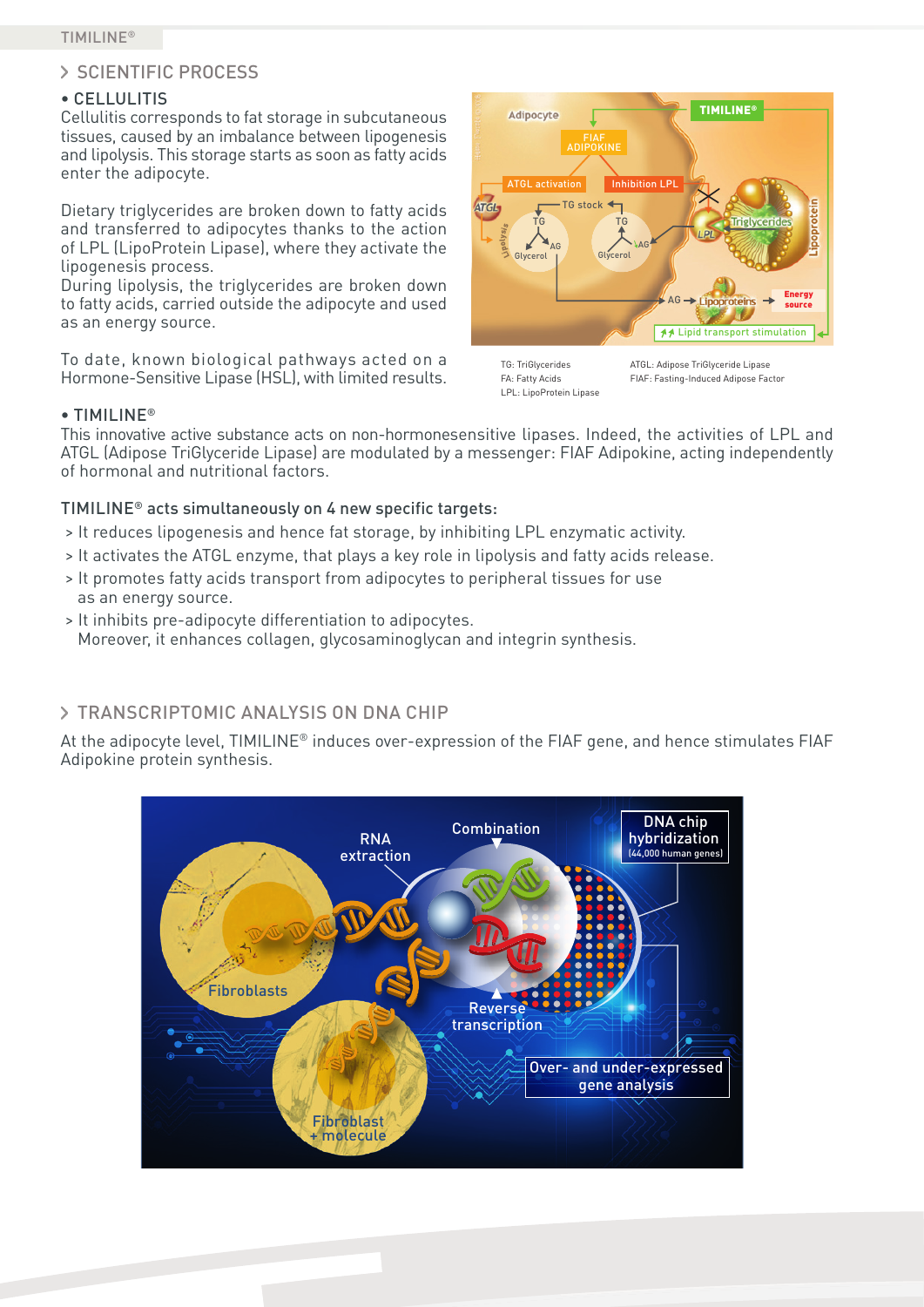

# ADIPOCYTE STORAGE

### (Adipored® labelling)

• 26% drop in the quantity of lipids in adipocytes. TIMILINE® At a concentration of 0.5%) thus acts on the different key steps of lipid metabolism.

# PRE-ADIPOCYTE DIFFERENTIATION TO ADIPOCYTES (Adipored® labelling)

• New adipocyte formation is markedly reduced from day 1. TIMILINE® (at a concentration of 0.5%) blocks pre-adipocyte differentiation to mature adipocytes.



#### FIRM SKIN

• TIMILINE® acts on skin firmness by strengthening skin's structures.

 At concentrations of 0.5 and 1%, it increases the synthesis of skin regeneration markers: collagens, glycosaminoglycans and integrins.







\*\*Total on fibroblasts